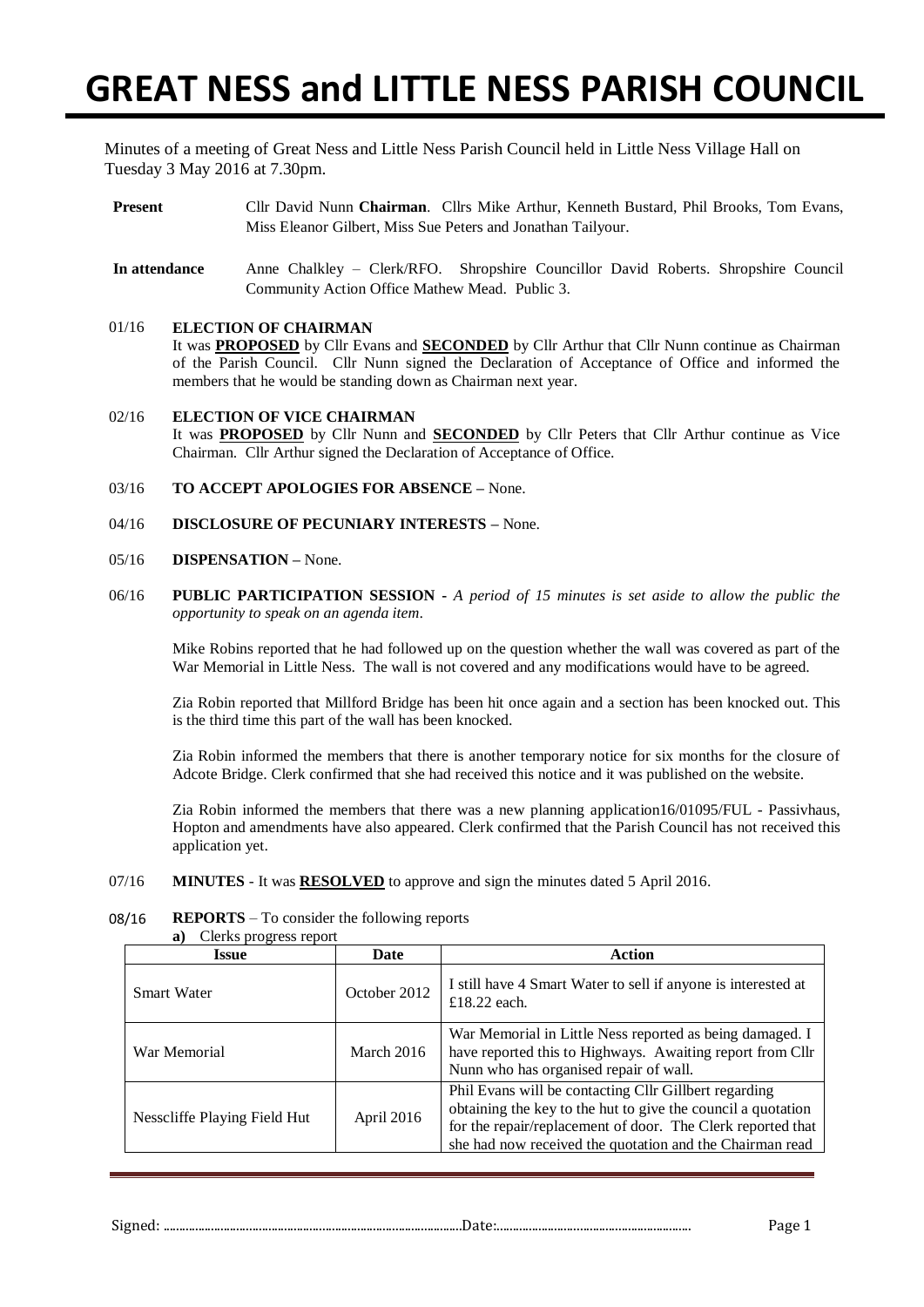|               |            | out what work was to be carried for the price of £112.00.<br>After discussion it was <b>AGREED</b> that Philp Evans carry<br>out this work as per his quotation.               |
|---------------|------------|--------------------------------------------------------------------------------------------------------------------------------------------------------------------------------|
| Adcote School | April 2016 | I wrote a letter to the Headteacher regarding the building<br>work and damage to verges and had received a letter back.<br>I emailed the letter to the members of the council. |

- **b)** Police Report Report on the website.
- **c)** Shropshire Council Cllr Roberts apologised for missing the last two meetings. Shropshire Council will be cutting 85% on statutory services. Revenue support will be withdrawn from 2020, but will offset by business rates coming in. Shropshire Council has come up with a plan to keep the services going and that is to pass them onto Parish Councils. There is some good news as you already support your local Youth Club. The Waste Services are changing from October, but you could be asked to pay for your green waste in the future. Swimming bath changes are under discussion. Future Fit Shrewsbury hospital needs a lot of money. Shropshire Council are looking to share services with other counties, but it has been suggested to sort the local areas in Shropshire first. Mathew Mead added that there were going to be a review of all Mobile Library Service.

## 09/16 **APPOINTMENT OF PARISH COUNCIL REPRESENTATIVES** – The following was **AGREED.**

- **a)** Local Joint Committee ( Left open for all Councillors)
- **b**) Shrewsbury & Atcham Area Committee (Left open for all Councillors)
- **c)** Village Hall Committees (Cllrs Arthur (Little Ness) and Brooks (Nesscliffe)
- **d)** Youth Club Management Committee (Cllrs Gilbert and Evans)

## 10/16 **MEMBERS TO ADOPT THE FOLLOWING –** It was **RESOLVED** to adopt the following:

- a) Standing Orders
- **b)** Financial Regulations
- **c)** Annual Risk Assessment
- **d)** Assets Register
- **e)** Complaints Procedure
- **f)** General Power of Competence
- 11/16 **PLANNING** Planning Notifications (for information only)
	- 1. **11/02568/FUL** Lane adjacent to The Old Water Tower, Wilcott Residential development comprising of 4 dwellings in 2 blocks and creation of vehicular access – *Awaiting decision.*
	- 2. **13/04318/FUL** St. Chads Farm, Nesscliffe, Shrewsbury, SY4 1DG Conversion of existing agricultural storage building into two dwellings with associated parking and amenity space. *Awaiting decision.*
	- 3. **14/01327/OUT** 4 Felton Butler Cottages, Nesscliffe, Shrewsbury, Shropshire, SY4 1A. Outline application for the erection of a detached dwelling and garage to include access. *Awaiting decision.*
	- 4. **14/02385/EIA** Foxholes Buildings, Little Ness, Shrewsbury, Shropshire Erection of three poultry rearing buildings, eight feed bins and other ancillary buildings, landscaping including ground modelling and tree planting. *Awaiting decision.*
	- 5. **14/03797/OUT** Development Land West Of Oakfield, Nesscliffe, Shrewsbury, Shropshire Outline application for the erection of 8No dwellings (to include access). *Registered.*
	- 6. **14/03862/FUL -** Adcote School Little Ness Shrewsbury Shropshire SY4 2JY **-** Erection of a three storey building to provide 34 twin study bedrooms and ancillary accommodation; Minor alterations to existing Junior School building to adapt entrance; associated car park, landscape and drainage. *Registered.*
	- 7. **14/03863/LBC** Adcote School Little Ness Shrewsbury Shropshire SY4 2JY **-** Erection of a three storey building to provide 34 twin study bedrooms and ancillary accommodation; Minor alterations to existing Junior School building to adapt entrance; associated car park, landscape and drainage. *Registered.*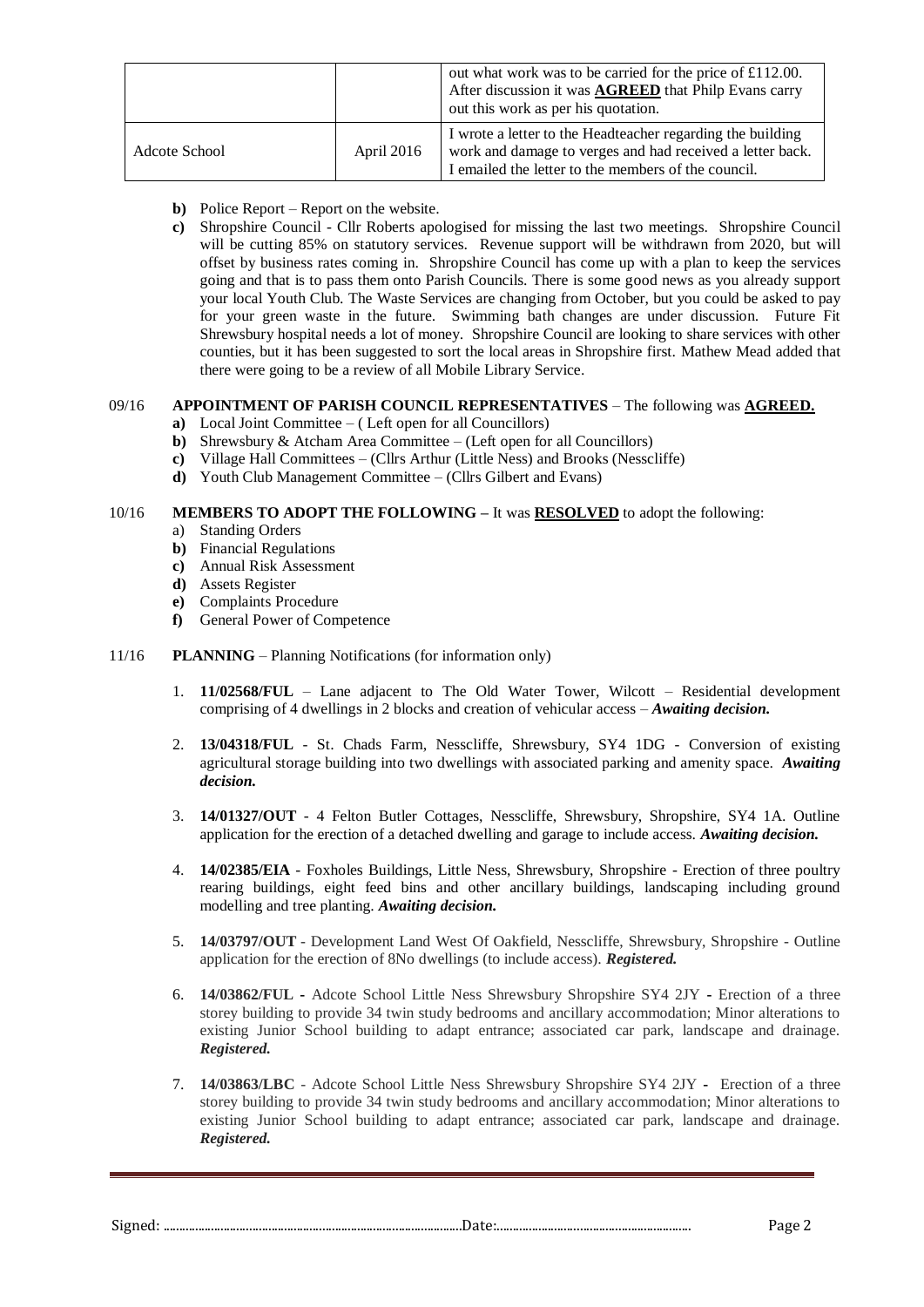- 8. **14/05257/FUL** Proposed Dwelling Adj Hopton Farm, Nesscliffe, Shrewsbury, Shropshire Erection of a Single Plot Exception (SPE) affordable dwelling and formation of access – *Awaiting decision.*
- 9. **15/00560/OUT** Land East Of Stoneycroft, Valeswood, Little Ness, Shrewsbury, Shropshire, SY4 2LH - Outline application for the erection of one dwelling (all matters reserved). *Awaiting decision.*
- 10. **15/01235/OUT** The Chapel, Well Lane, Hopton, Shrewsbury, SY4 1DH Outline application for the erection of two dwellings; including approval for the formation of vehicular access (some matters reserved) – *Awaiting decision.*
- 11. **15/02159/MAW** Land Adjoining Foxholes Farm Buildings, Little Ness, Shrewsbury, Shropshire Erection of extension to storage clamps for Anaerobic Digester (AD) Plant. *Awaiting decision.*
- 12. **15/03348/FUL**  Adcote School, Little Ness, Shrewsbury, SY4 2JY- Erection of a single storey moni pitch building to provide accommodation for 4 no. classrooms for a temporary period of 8 years to include associated external and drainage works. *Awaiting decision*
- 13. **15/03377/FUL** Gate House, Nesscliffe, Shrewsbury, Shropshire, SY4 1AY Erection of a detached garage. *Awaiting decision.*
- 14. **15/05462/EIA** Land Adjacent To The A5, Kinton, Shrewsbury, SY4 1AZ Erection of four poultry rearing buildings, biomass building, ten feed bins and other ancillary buildings, landscaping including ground modelling and tree planting, construction of a surface water attenuation feature and new access. *Awaiting decision.*
- 15. **15/00560/OUT** Land East Of Stoneycroft, Valeswood, Little Ness, Shrewsbury, Shropshire, SY4 2LH - Outline application for the erection of one dwelling (all matters reserved). *Awaiting decision.*
- 16. **16/00451/FUL** Top Farm, Kinton, Shrewsbury, Shropshire, SY4 1AZ Erection of agricultural storage building. *Awaiting decision.*
- 17. **16/00327/REM** Proposed Dwellings At Wilcot, Kinton, Shrewsbury, Shropshire Application for approval of reserved matters (appearance, layout, scale and landscaping) pursuant to permission 14/03619/OUT for the erection of 2 no. dwellings. *Awaiting decision.*
- 18. **16/00264/OUT** Proposed Dwelling At The Prill, Nesscliffe, Shrewsbury, Shropshire Proposal: Outline application (all matters reserved) for the erection of one dwelling and all associated works. *Withdrawn*
- 19. **16/00912/FUL** Kinton House, Kinton, Shrewsbury, Shropshire, SY4 1AZ **-** Erection of detached double open fronted garage. *Awaiting decision.*
- 20. **16/00670/REM** Proposed Development Land West Of Nesscliffe Hotel, Nesscliffe, Shrewsbury, Shropshire **-** Outstanding reserved matters application in relation to appearance, layout and landscaping further to outline approval 12/00821/OUT and reserved matters approval for scale 13/02901/REM**.** *Awaiting decision.*
- 21. **16/01095/FUL** Proposed Passive Haus Dwelling At, Hopton, Nesscliffe, Shrewsbury, Shropshire **-** Erection of a single storey earth sheltered eco dwelling with access and detached double garage. *Awaiting decision.*
- 22. **16/01101/P3JPA**  The Chapel, Well Lane, Hopton, Shrewsbury, Shropshire, SY4 1DH **-** Application for prior approval under Part 3, Class O of the Town & Country Planning (General Permitted Development) (England) Order 2015 for the change of use from office to dwelling**.** *Prior approval not required.*
- 23. **16/01290/LBC** Kinton House, Kinton, Shrewsbury, Shropshire, SY4 1AZ **-** Erection of detached double open fronted garage. *Awaiting decision.*
- 24. **16/01229/FUL** Communication Out Station, Nesscliffe, Shrewsbury, Shropshire **-** Extension to existing teleport site, to include erection of 9 earth station antenna, a plant building and a new vehicular access. *Awaiting decision.*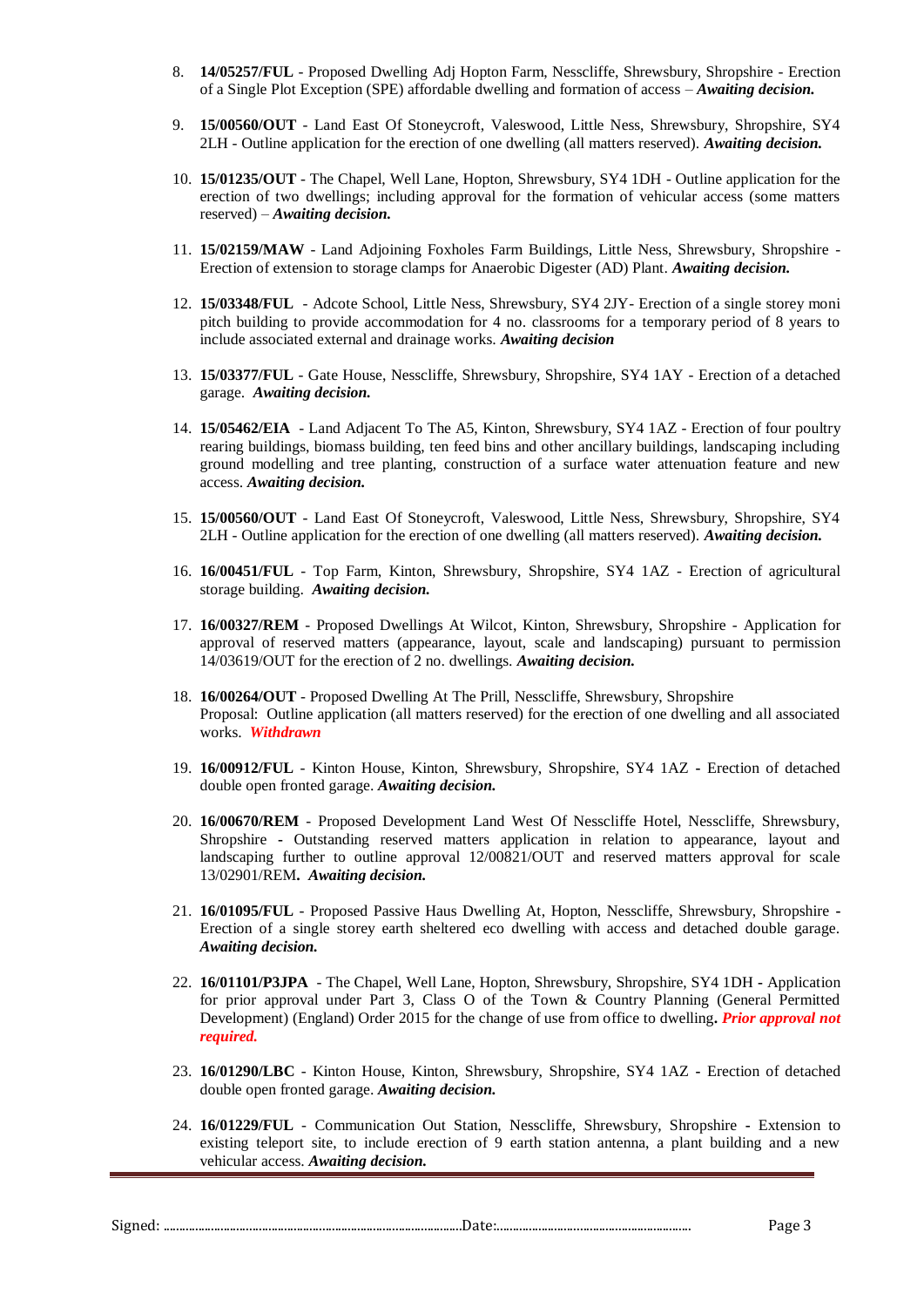### 12/16 **PLANNING APPLICATIONS** *–*

- a) **Reference: 16/01023/FUL** (validated: 31/03/2016) Address: Holly Bush Cottage , Adcote Lane, Nib Heath, Shrewsbury, SY4 2JX Proposal: Erection of single storey rear extension. Applicant: Mr Simon Taylor **Decision:** No objections
- b) **Reconsultation due to Amendement** on application 16/00327/REM Proposed Dwellings At Wilcot Proposal: Application for approval of reserved matters (appearance, layout, scale and landscaping) pursuant to permission 14/03619/OUT for the erection of 2 no. dwellings

**Decision:** The Parish Council would like to add the following comments to the initial objection to this application.

- a) The reduction in the size of the properties is questionable, as the footprint has only been reduced by detaching the garages from the houses.
- b) The access has not been changed; there remains a high risk of accidents with the T-junction on one side and a blind bend on the other, all of which is very close to the access.
- c) No attempt has been made to address the concerns of the neighbouring residents. No new fencing has been proposed and no plan to provide support for the banking.

## 13/16 **APPEALS UNDER SECTION 78 – For information only**

a) Site Address: Land East of Dunedin, Little Ness, Shrewsbury, Shropshire

Description of development: Outline Application for the erection of 2 No dwellings (to include access) Application Reference: 15/03230/OUT

Appeal Start Date: 5 April 2016

The Parish Council would like to add the following comments to its objection to the original application.

- i. Following adoption of SAMDEV, there are further constraints on development in the clusters. Only limited infill and building conversions is permitted and any development should be predominately 2/3 bedroom properties. This application is not infill/conversions and is for 4+bedroom properties.
- ii. The target for development in the clusters in 10-15 for the period up to 2026. This target has already been exceeded.
- iii. The location of this development is not served by public transport; there are no services within reasonable distance of the site, thus requiring the use of private vehicles to access services. The implication being that the environmental impact would make this proposal an 'unsustainable development'.
- iv. The proposed development is not in keeping with the properties in the immediate area.

Clerk to send the additional comments to the Inspector in Bristol.

b) Site Address: Land to the West of Rodefern Lane, Great Ness, Shropshire Description of development: Outline application for residential development including access Application reference: 15/03599/OUT Appeal Start Date: 14 April 2016

The Parish Council would like to add the following comments to its objection to the original application.

- i. Following adoption of SAMDEV, there are further constraints on development in the clusters. Only limited infill and building conversions is permitted and any development should be predominately 2/3 bedroom properties. This application is not infill/conversions and is sited outside the built area. The proposal should be viewed as outward expansion of Great Ness.
- ii. Great Ness has already been subjected to excessive development, much of which totally inappropriate to the character of the hamlet and far removed from the wishes of the community, as expressed inSAMDEV.
- iii. The site is not served by public transport and has no immediate access to local services. It should therefore be viewed an unsustainable development.

Clerk to send the additional comments to the Inspector in Bristol.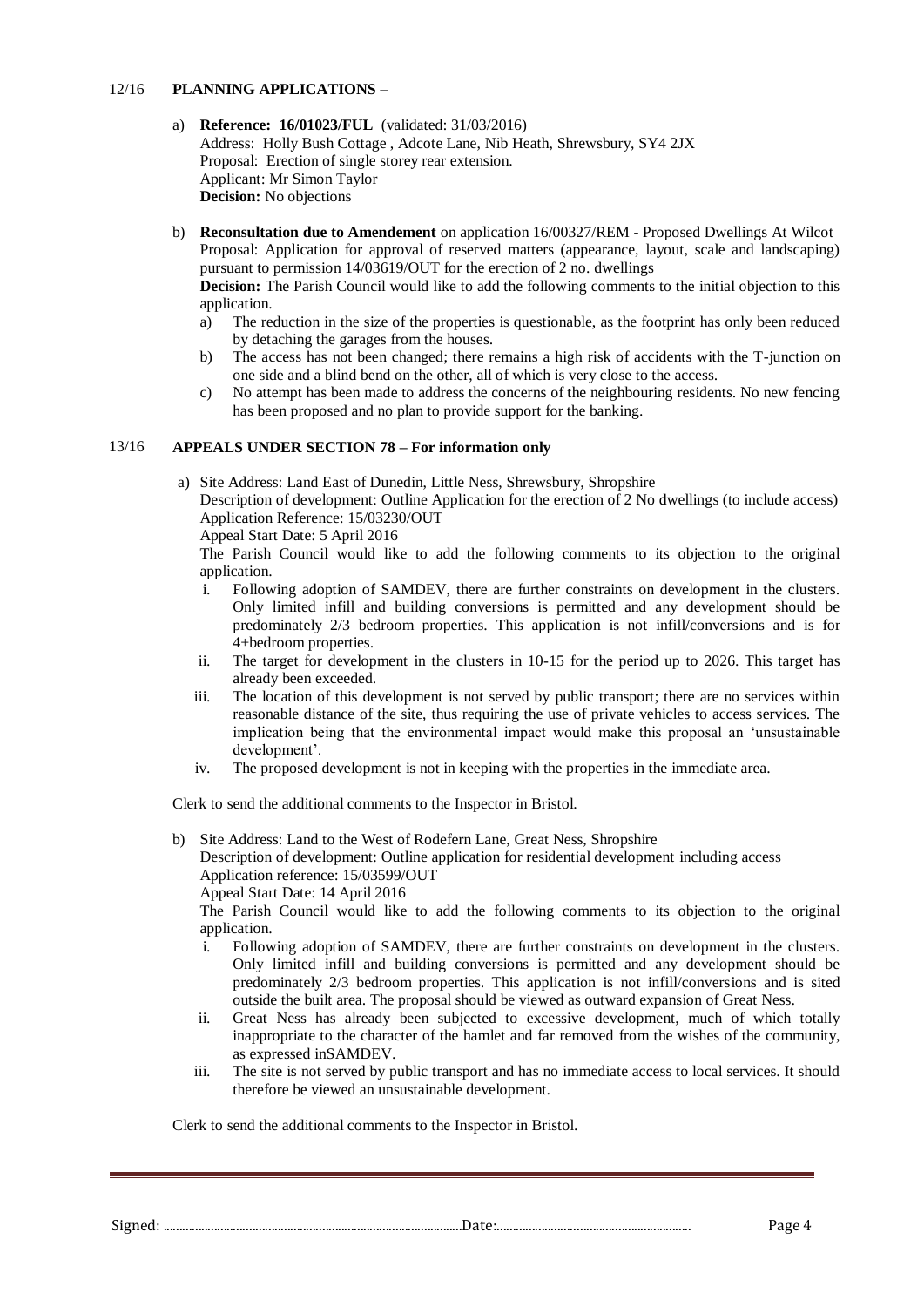#### 14/16 **PAYMENTS TO BE APPROVED** – It was **RESOLVED** to approve and signed the following:

| Cheque No | <b>Payment to</b>     | <b>Description</b> | Net    | VAT      | Gross  |
|-----------|-----------------------|--------------------|--------|----------|--------|
| 10461     | SALC                  | Affiliation fees   | 368.32 | $0.00\,$ | 368.32 |
| 10462     | <b>SDH</b> Accounting | Internal Audit     | 120.00 | $0.00\,$ | 120.00 |

#### 15/16 **PAYMENTS** – It was **RESOLVED** to approve and sign payments after the agenda was sent out.

| Cheaue No | <b>Payment to</b> | <b>Description</b>    | Net    |       | Gross  |
|-----------|-------------------|-----------------------|--------|-------|--------|
| '0463     | Graham Tavlor     | Church Yard grass cut | 140.00 | 28.00 | 168.00 |

#### 16/16 **FINANCE –** It was **RESOLVED** to sign the following.

- a) Bank Reconciliations to the March 2016
- b) Receipt and Payments March 2016
- c) Bank Statements
- 17/16 **ANNUAL RETURN FOR THE YEAR 31 MARCH 2016 –** It was **RESOLVED** to agree and sign the following:
	- a) Section 1 Annual Governance Statement 2015-16
	- b) Section 2 Accounting Statement 2015/16
	- *c)* Internal Auditor's Report
- 18/16 **INSURANCE RENEWAL –** It was **AGREED** that the Clerk liaise with Cllr Peters to obtain 'Best Value' for the Parish Council in their insurance renewal.
- 19/16 **YOUTH CLUB** Cllr Miss Gilbert reported that there were steady numbers and they are now playing outside, but their footballs keep getting punctured.
- 20/16 **AUTOMATED EXTERNAL DEFIBILATOR (AED) –** The Chair introduced Mr Ken Raines who had recently moved into area who was a first responder and has offered his help with the AED training. Mr Raines informed the members that he was not only a First Responder, but had trained with the ambulance service and was an ex London Fire Officer for 30 years. He had set up a group to use the AED and six years ago became a First Responder. He was qualified to teach First Aid and also with the Ambulance Service. He would be prepared to give AED training for free, but would have to charge for his other training such as First Aid.

The Clerk reported that she had heard from Cliff Medlicott who will be contacting us soon with dates for AED training. It was **AGREED** that the Clerk also keep Mr Raines updated with any training that was offered by Mr Medlicott.

- 21/16 **COLLAPSE OF THE ADCOTE MILL BRIDGE –** The Clerk reported that she had finally received an email from Mr Richard Knight, Shropshire Outdoor Partnership Team Leader. He stated that he now has an indicative cost for repair of the bridge, but needed to discuss this with senior officers and Councillors to determine the way forward and if Shropshire Council will contribute significantly towards the repair of this structure that has been privately maintained in the past. He also needs to get in touch with the owner of the land around the bridge and part owner of the bridge as he has moved away and he cannot find him at present.
- 22/16 **OUTCOME OF 2015 SITES OF COMMUNITY CONCERN –** The Clerk had circulated the email from Shropshire Council Mike Davies, Senior Traffic Technician. The Parish Council had asked for all lanes in the parish, Great Ness, Little Ness, Wilcot, Hopton/Valeswood, Kinton and Felton Butler to be designated as 'Quiet Lanes'. Mike Davies informed the council that blanket speed limits on unclassified roads is not something Shropshire Council is considering and it does not fit the DfT guidance on setting of local speed limits. Mathew Mead explained that if the Parish Council was to designate a specific lane of concern due to near misses or accidents, this would be considered in a better light.

### 23/16 **ANY URGENT BUSINESS NOT COVERED BY THE AGENDA**

**War Memorial –** The Chairman reported that he had met up with Perry Muir about the War Memorial and his suggestions to how to help stop the damage was not taken on board because Shropshire Council were